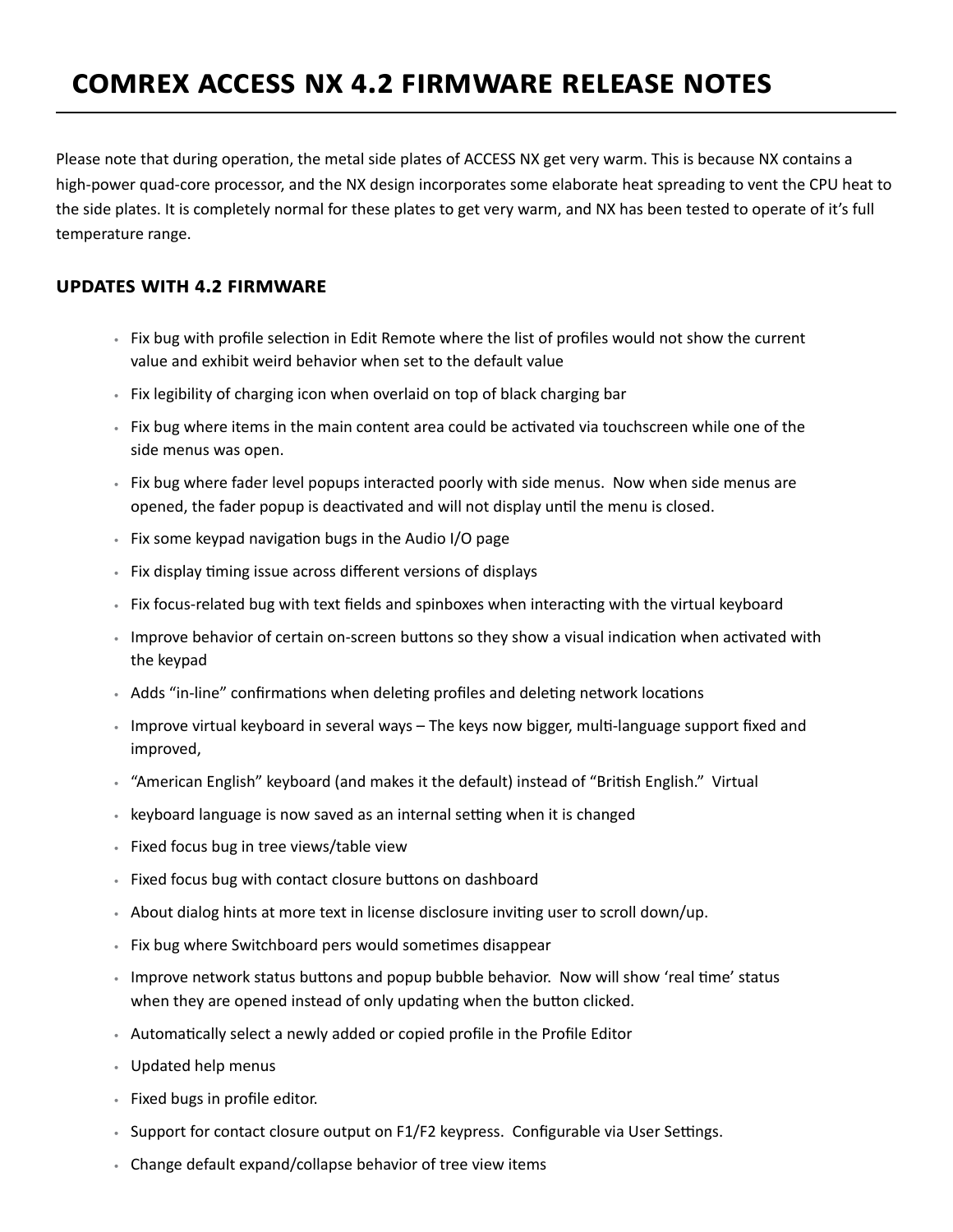- Improved boot splash screen sequence.
- Improved display timings. Greatly reduced the flicker
- New online help available.
- New link icon in the status bar to show connection status.
- Added full keypad support on all menus
- Adds new User Settings config menu. These settings are stored locally on the unit
- Adds fully configurable keypad support.
- Adds a configurable knob level popup option.
- Adds restricted user mode
- Fixed main title centering issue when extras menu button appears/disappears
- Visually improve buttons and toggle
- Improve left menu scrolling discoverability by including hinting that there are more options
- Improve combined stats view scrolling discoverability in a similar fashion to above
- Improve scrollability of the license disclosure in the About screen. Add in temperature and CPU graphs to extras menu of About screen.
- Status bar cropping issue fixed. The status bar was getting cut off due to an improper height setting.

## **Updates with 4.1p3 firmware**

- Consolidates all the stats onto one giant scrollable view (only scrolls horizontally)
- Status bar popups for network devices now include 'quick link' which will take you directly to the config screen for that device
- Status bar popup for crosslock status/delay setting now includes quick link to crosslock stats and crosslock config
- New status bar popup for battery status
- Reduced sensitivity for fader level popups
- Fix peer list selection bug when list is updated (e.g. when switchboard status changes)
- More aggressively remove Switchboard peers that should no longer remain in list
- Internal clocking priority bug fixed
- Adjusted CPU/GPU core voltage
- Older Realtek wi-fi driver added
- GUI system shutdown fix
- Fix bug where if you navigated away from Network Manager or Remote Connection view when a modal dialog popped up (device editor, remote editor, or confirmation dialog), that dialog would be broken until the next reboot and not allow further editing because it was stuck waiting for the hidden modal dialog to close